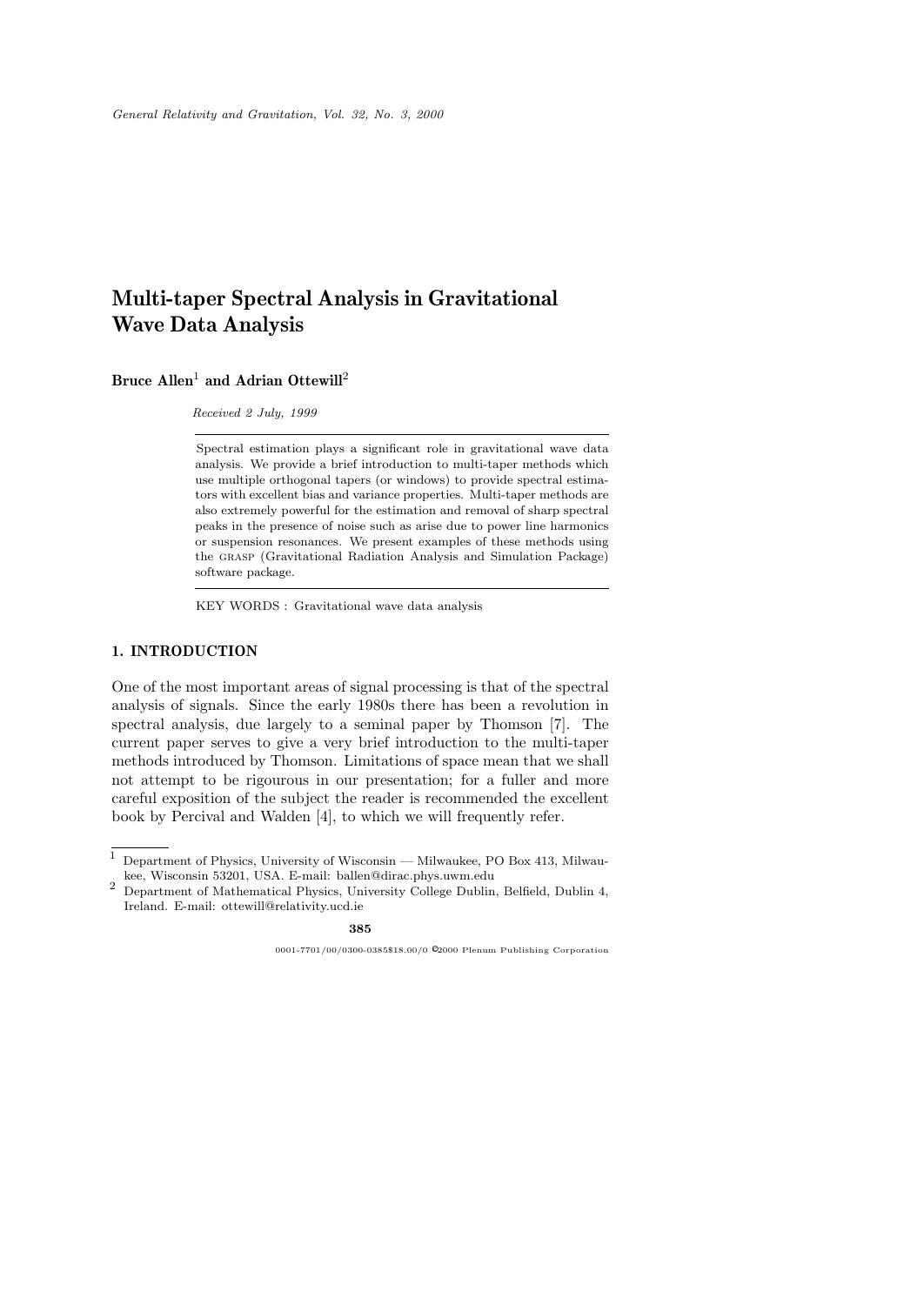We have implemented multi-taper methods as part of the grasp (Gravitational Radiation Analysis and Simulation Package) software package [1]. These programs may be used to address issues relating to gravitational wave detection, both for detector characterisation, for example:

• The characterisation of power line harmonics, and specific suspension or pendulum modes. This can be used both for diagnostic purposes (e.g., track contamination of the data set by the 5th line harmonic at 300Hz) or to "clean up" the data (e.g., remove a known pendulum resonance).

and for detection purposes, for example:

• The method may be trivially extended to the provide a high resolution multi-taper spectral estimate of the (complex-valued) crosscorrelation spectrum  $\tilde{x}^*(f)\tilde{y}(f)$  of the two input time-series  $x(t)$  and  $y(t)$ , see the GRASP routine multitaper cross spectrum(), which is particularly important in the detection of a stochastic gravitational wave background.

# **2. SPECTRAL ESTIMATION**

The power spectral density provides one of the most useful tools for understanding a time series. However, the problem of estimating the power spectral density from a finite observation is fraught with difficulty. Many techniques have been developed; below we shall consider only a class of non-parametric methods of power spectrum estimation since these are most appropriate to gravitational wave data analysis.

#### **2.1. The spectral density function**

The most intuitive approach to estimating the power spectrum of a signal is to compute the squared magnitude of the Fourier transform of a segment of the signal. Let  $\{x_r\}$  be any realisation of the (discrete) stationary process  $\{X_r\}$  with zero mean (if the mean is initially non-zero we work with the sequence with the mean subtracted) and for any  $N > 0$ let

$$
\tilde{x}^{(N)}(f) = \Delta t \sum_{r=1}^{N} x_r e^{-2\pi i f r \Delta t},
$$
\n(1)

where  $\Delta t$  is the sampling interval. Then

$$
\int_{-f_{\rm ny}}^{f_{\rm ny}} \tilde{x}^{(N)}(f) e^{2\pi i f r \Delta t} \, \mathrm{d}f = \begin{cases} x_r & 0 \le r \le N \\ 0 & \text{otherwise} \end{cases} \tag{2}
$$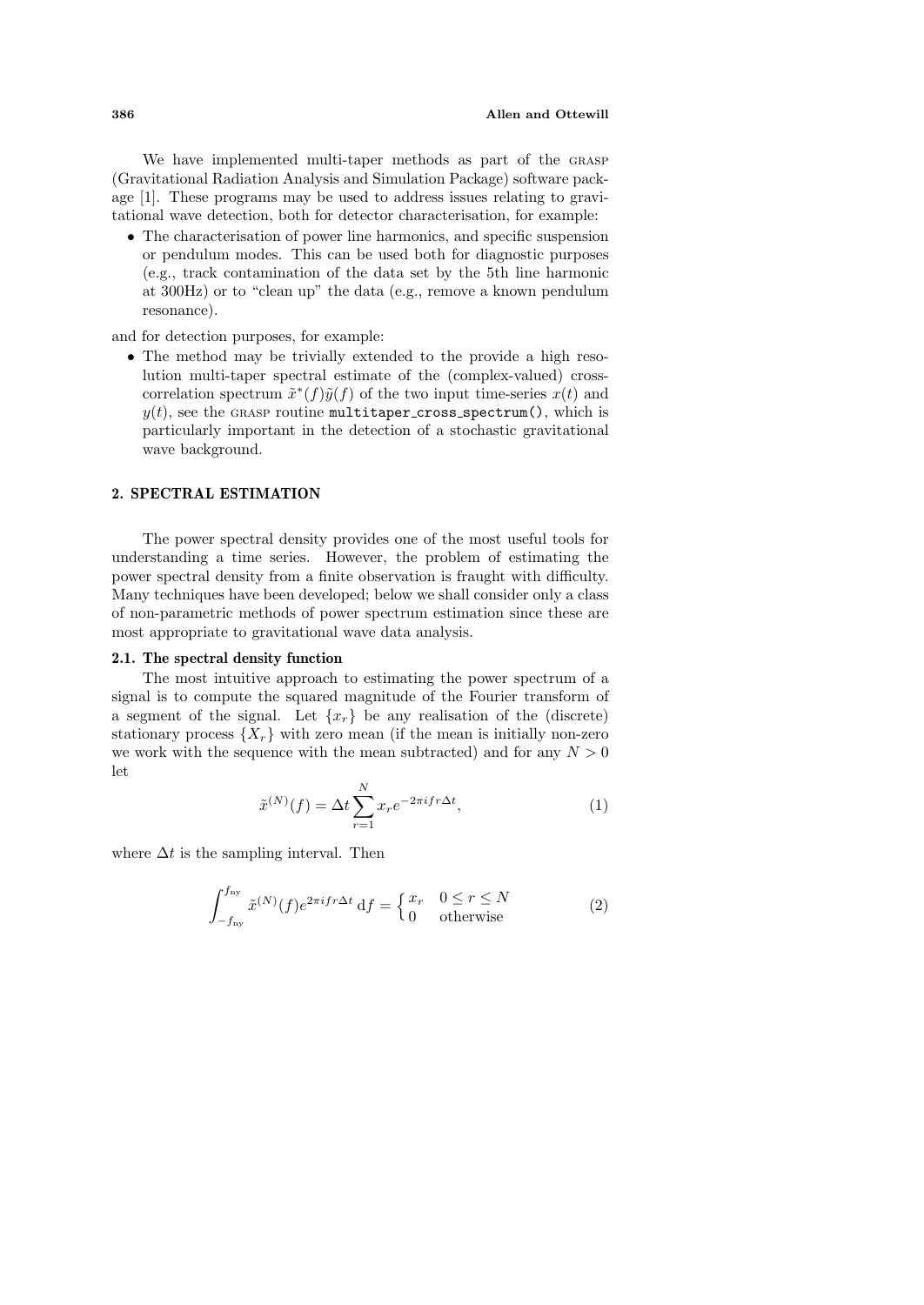### **Multi-taper Spectral Analysis in GW Data Analysis 387**

where  $f_{\text{nv}} \equiv 1/(2\Delta t)$  is the Nyquist frequency, and so by Parseval's theorem

$$
\sum_{r=1}^{N} |x_r|^2 = \frac{1}{\Delta t} \int_{-f_{\text{ny}}}^{f_{\text{ny}}} |\tilde{x}^{(N)}(f)|^2 \, \mathrm{d}f. \tag{3}
$$

This equation leads to the interpretation of  $|\tilde{x}^{(N)}(f)|^2/(\Delta t)$  as the contribution to the energy per unit frequency of  $x_1, x_2, \ldots, x_N$  from frequencies near f.

If we take the limit as  $N \to \infty$ , the energy per unit frequency  $|\tilde{x}^{(N)}(f)|^2/(\Delta t)$  diverges since the process is stationary (so its energy is infinite) but the power

$$
\lim_{N \to \infty} \frac{|\tilde{x}^{(N)}(f)|^2}{N\Delta t} \tag{4}
$$

is well-defined. This equation defines the power spectral density for the particular realisation of the process. To define it for the process itself we define

$$
S(f) \equiv \lim_{N \to \infty} \frac{1}{N \Delta t} E(|\tilde{X}^{(N)}(f)|^2). \tag{5}
$$

 $S(f)$  is the (two-sided) power spectral density of the process defined on  $[-f_{\text{nv}}, f_{\text{nv}}]$ ; for alternative (and more rigourous) definitions see Percival and Walden.

Note that as our time-series is real,  $S(f) = S(-f)$ . In the gravitational wave community it is often standard to define the one-sided power spectral density as

$$
S_{\text{one-sided}}(f) = 2S(f)
$$
  
=  $2 \lim_{N \to \infty} \frac{1}{N\Delta t} E(|\tilde{X}^{(N)}(f)|^2)$  on  $f \in [0, f_{\text{ny}}].$  (6)

It will be more convenient for us to work with the two-sided power spectral density and the conversion is clearly trivial.

#### **2.2. The periodogram**

If we have at our disposal only a finite number  $N$  of observations  $X_1, X_2, \ldots X_N$  of the process it is natural to estimate the power spectral density by

$$
\hat{S}_p^{(N)}(f) \equiv \frac{1}{N\Delta t} \, |\tilde{X}^{(N)}(f)|^2 = \frac{\Delta t}{N} \left| \sum_{r=1}^N X_r e^{-2\pi i f r \Delta t} \right|^2. \tag{7}
$$

 $\hat{S}_n^{(N)}(f)$  is called the *periodogram* and is defined on the interval  $[-f_{\text{nv}}, f_{\text{nv}}]$ .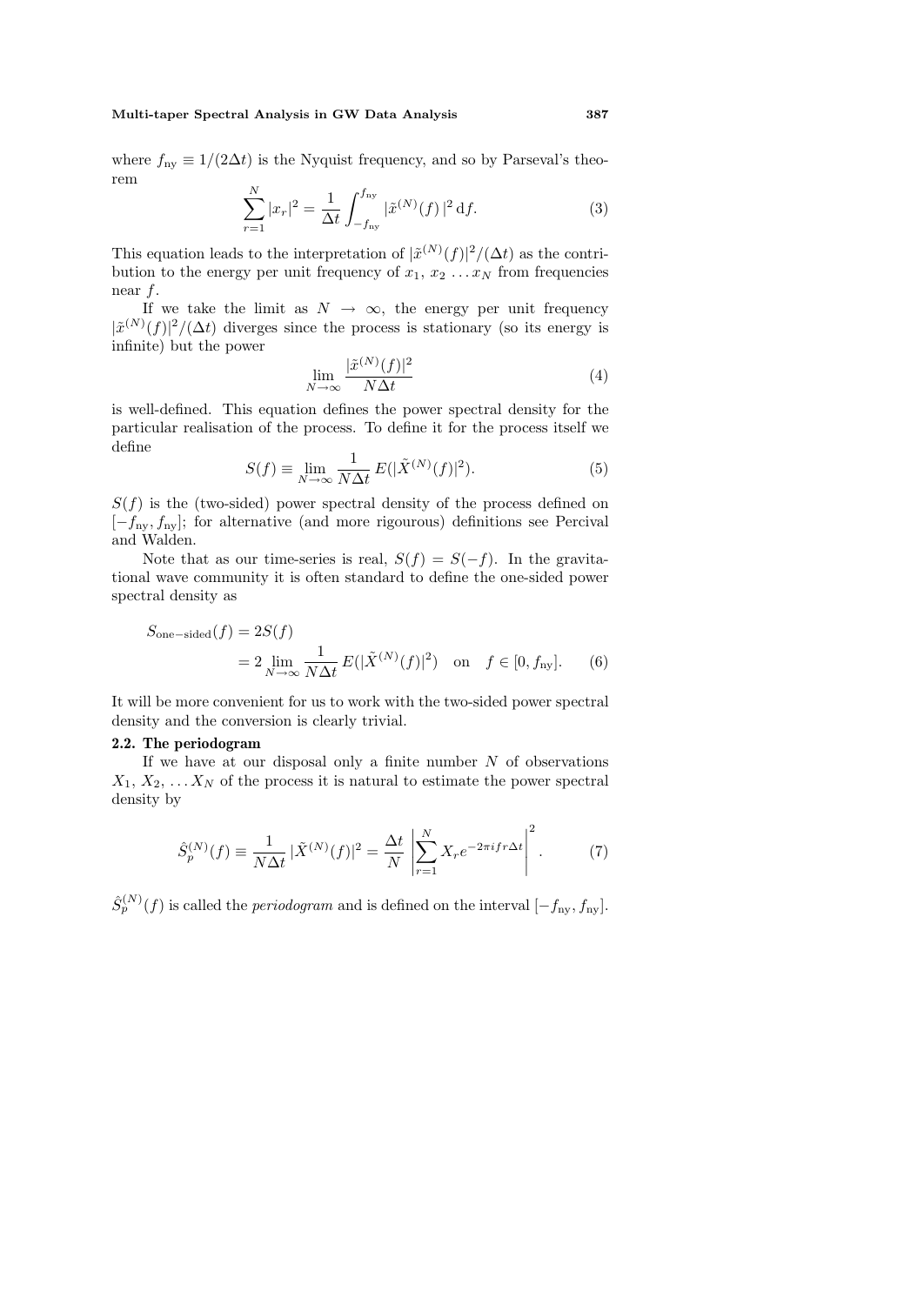**388 Allen and Ottewill**

Clearly as  $N \to \infty$ 

$$
\lim_{N \to \infty} E(\hat{S}_p^{(N)}(f)) = S(f) \qquad \forall f,
$$
\n(8)

that is,  $\hat{S}_p^{(N)}(f)$  is an asymptotically unbiased estimator. Unfortunately, eq. (8) gives no measure of how large N must be for  $E(\hat{S}_p^{(N)}(f))$  to be close to  $S(f)$ . It may be shown that

$$
E(\hat{S}_p^{(N)}(f)) = \int_{-f_{\text{ny}}}^{f_{\text{ny}}} \mathcal{F}^{(N)}(f - f')S(f') \,\mathrm{d}f',\tag{9}
$$

where  $\mathcal{F}_N(f)$  is Fejér kernel

$$
\mathcal{F}^{(N)}(f) = \frac{\Delta t}{N} \left| \sum_{r=1}^{N} e^{2\pi i f r \Delta t} \right|^2 = \frac{\Delta t}{N} \frac{\sin^2(N\pi f \Delta t)}{\sin^2(\pi f \Delta t)}.
$$
 (10)

10  $\log_{10}(\mathcal{F}^{(N)}(f))$  is plotted for  $N = 32$  in Figure 1.



**Figure 1.** 10  $\log_{10}(\mathcal{F}^{(N)}(f))$  for  $N = 32$  and  $0 \le f \Delta t \le 0.5$ . (From its definition it is immediate that  $\mathcal{F}^{(N)}(f)$  is an even function of f.)

As  $N \to \infty$  the Fejer kernel converges in a distributional sense to the Dirac delta function giving rise to eq.  $(8)$ . However, for finite N it has the undesirable features that it has a broad central lobe and side-lobes which only die off very slowly; for illustrative purposes, 10  $\log_{10}(\mathcal{F}^{(N)}(f))$ is plotted for  $N = 32$  in Fig. 1. As a result eq. (9) shows that there is a great deal of contamination in  $\hat{S}_p^{(N)}(f)$  due to quite distant frequencies,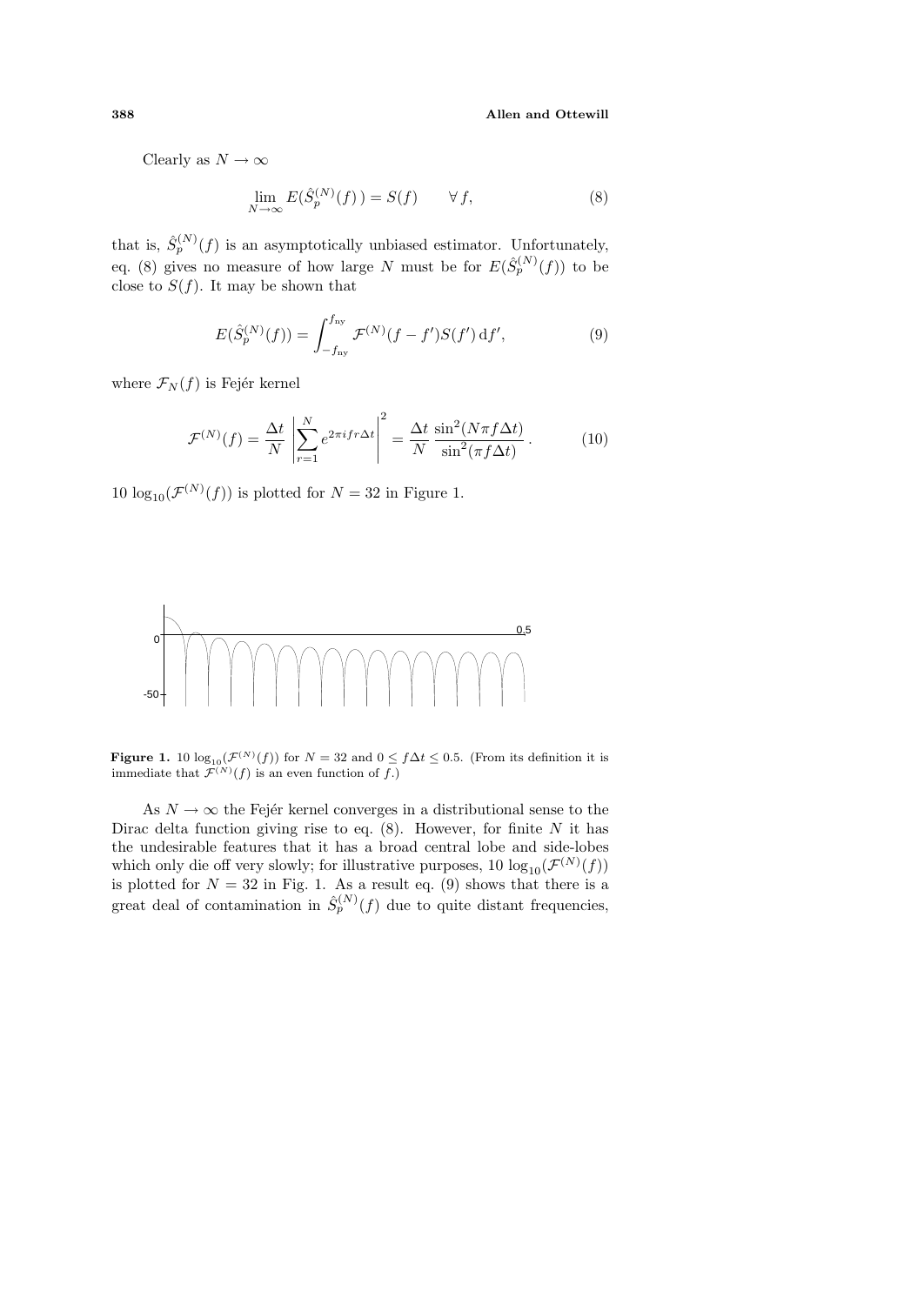#### **Multi-taper Spectral Analysis in GW Data Analysis 389**

i.e., there is a *leakage* of power from one part of  $S(f)$  to a distant part of  $\hat{S}_n^{(N)}(f)$ . This is a particularly acute problem for processes with broad dynamic range where leakage from dominant frequencies can swamp the true spectral density at less dominant frequencies. This effect is not limited to small values of N, Thomson [7] cites examples where using sample sizes exceeding one million points the periodogram gives extremely biased estimates.

# **2.3. Tapering (windowing)**

A standard solution to the problem of bias in the periodogram is that data tapering (or windowing) which was introduced by Blackman and Tukey [2]. The central idea of this approach is to replace the Fejér kernel with a kernel with reduced side-lobes.

Assume, as before, that we have at our disposal only a finite number N of observations  $X_1, X_2, \ldots X_N$  of the process. Let us weight these by some weighting factors  $w_1, w_2, \ldots w_N$ , which we will normalise to satisfy

$$
\sum_{r=1}^{N} w_r^2 = \frac{1}{\Delta t} \int_{-f_{\text{ny}}}^{f_{\text{ny}}} |\tilde{w}(f)|^2 \, \mathrm{d}f = 1,\tag{11}
$$

that is, that the total energy of the taper be 1. The idea of tapering is not as radical as it may seem since in our periodogram approach we are effectively weighting the observations  $X_1, X_2, \ldots X_N$  equally (with weight) factor  $1/\sqrt{N}$  and all other (potential) observations by weight factor 0. Indeed the sharp edges of this taper contain a lot of power at high frequency leading to significant power leakage.

The modified periodogram corresponding to the weighted series is given by

$$
\hat{S}_w^{(N)}(f) \equiv \Delta t \left| \sum_{r=1}^N w_r X_r e^{-2\pi i f r \Delta t} \right|^2.
$$
\n(12)

and so

$$
E(\hat{S}_w^{(N)}(f)) = \int_{-f_{\text{ny}}}^{f_{\text{ny}}} \mathcal{W}^{(N)}(f - f')S(f) \, df,\tag{13}
$$

where  $W^{(N)}(f)$  is given by

$$
\mathcal{W}^{(N)}(f) = \Delta t \left| \sum_{r=1}^{N} w_r e^{2\pi i f r \Delta t} \right|^2.
$$
 (14)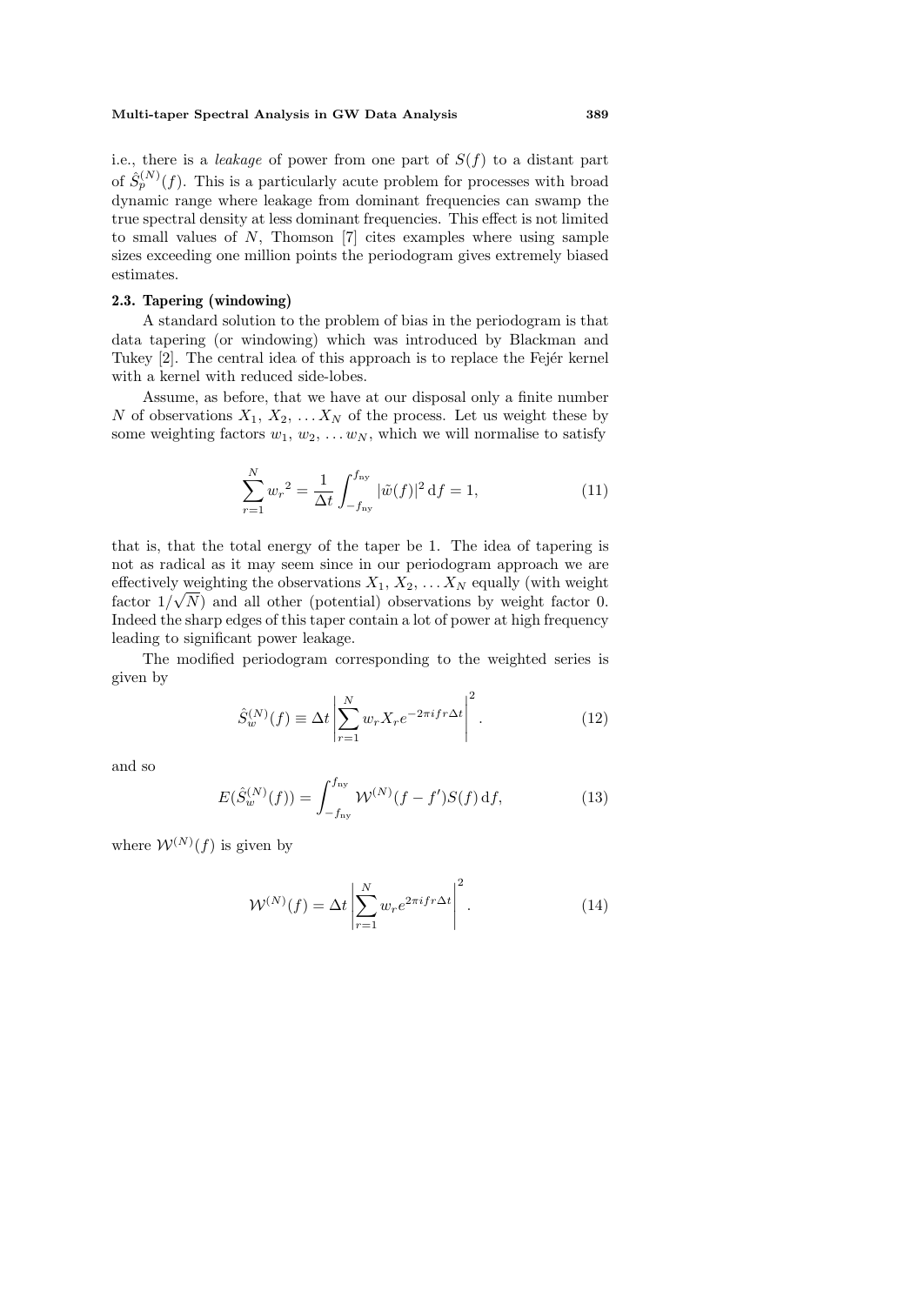The choice of normalisation (11) ensures that

$$
\int_{-f_{\rm ny}}^{f_{\rm ny}} E(\hat{S}_w^{(N)}(f)) \, \mathrm{d}f = \int_{-f_{\rm ny}}^{f_{\rm ny}} S(f) \, \mathrm{d}f. \tag{15}
$$

There are many standard choices for weighting factors which give a significant improvement in terms of making the central lobe as narrow as possible and making the side lobes fall off as rapidly as possible, see for example, Press et al. [5]. In general, there is a trade-off between frequency resolution and spectral variance.

# **2.4. Slepian tapers**

Of particular importance to us is a class of tapers introduced by Slepian  $[6]$ . These are constructed by first choosing a width W for the central lobe and then demanding that the taper extremise the energy in  $(-W, W)$ 

$$
E_W \equiv \frac{1}{\Delta t} \int_{-W}^{W} |\tilde{w}^{(N)}(f)|^2 \, \mathrm{d}f,\tag{16}
$$

subject to the constraint (11) that the total energy be 1. In the time domain this corresponds to extremising

$$
\sum_{r=1}^{N} \sum_{s=1}^{N} w_r A_{rs} w_s \qquad \text{subject to} \quad \sum_{r=1}^{N} w_r^2 = 1,\tag{17}
$$

where

$$
A_{rs} = \frac{\sin 2\pi W(r - s)}{\pi (r - s)}.
$$
\n(18)

This is a standard extremisation problem whose solution is well known to be given by the eigenvectors of the real symmetric matrix  $A_{rs}$ :

$$
A_{rs}w_s^{(k)} = \lambda^{(k)}w_r^{(k)}.
$$
\n(19)

As  $A_{rs}$  is a real symmetric matrix, the eigenvectors corresponding to it are orthogonal so

$$
\sum_{r=1}^{N} w_r^{(j)} w_r^{(k)} = \delta_{jk} . \tag{20}
$$

In this sense we talk of the Slepian tapers as being orthogonal.

The eigenvalue  $\lambda^{(k)}$  gives the confined energy  $E_W$  of the kth eigenvector  $w_r^{(k)}$  and correspondingly satisfies  $0 < \lambda^{(k)} \leq 1$ . In fact since our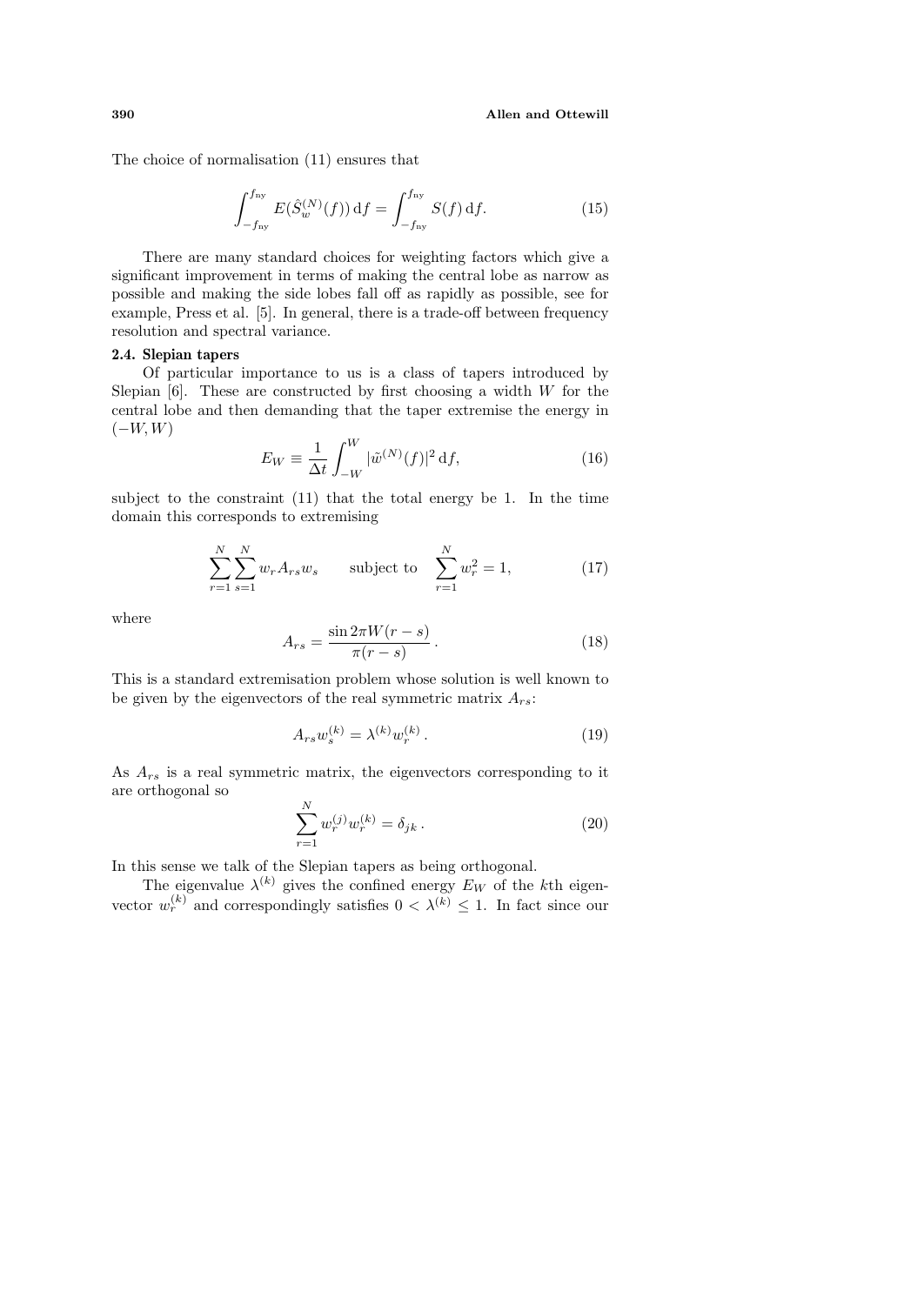

**Figure 2.** The first four Slepian tapers for  $N = 512$ ,  $W = 4/(N\Delta t)$ . These tapers were computed by the GRASP routine slepian tapers(). Note that, unlike most standard choices for windowing functions, the Slepian tapers for  $k \geq 1$  assign negative weights to some points.



Figure 3. The degree of energy confinement of the first four Slepian tapers of Fig. 2 measured by 10  $\log_{10}(W_k^{(N)}(f))$ . The thin vertical line corresponds to frequency W. The height of the side-lobes increases with k. The corresponding eigenvalues are  $\lambda^{(0)}$  =  $0.9999999997 \lambda^{(1)} = 0.9999999693$ ,  $\lambda^{(2)} = 0.9999984555$ ,  $\lambda^{(2)} = 0.9999482420$  (10DP).

sequence is time-limited to  $0, 1...N$  there is no way to confine the energy to  $(-W, W)$  if  $W < \frac{1}{2}$  so in this case  $\lambda^{(k)} < 1$ . We may label the eigenvalues so that

$$
0 < \lambda^{(N-1)} < \dots \lambda^{(1)} < \lambda^{(0)} < 1. \tag{21}
$$

Slepian has shown the remarkable property that the first  $2NW\Delta t - 1$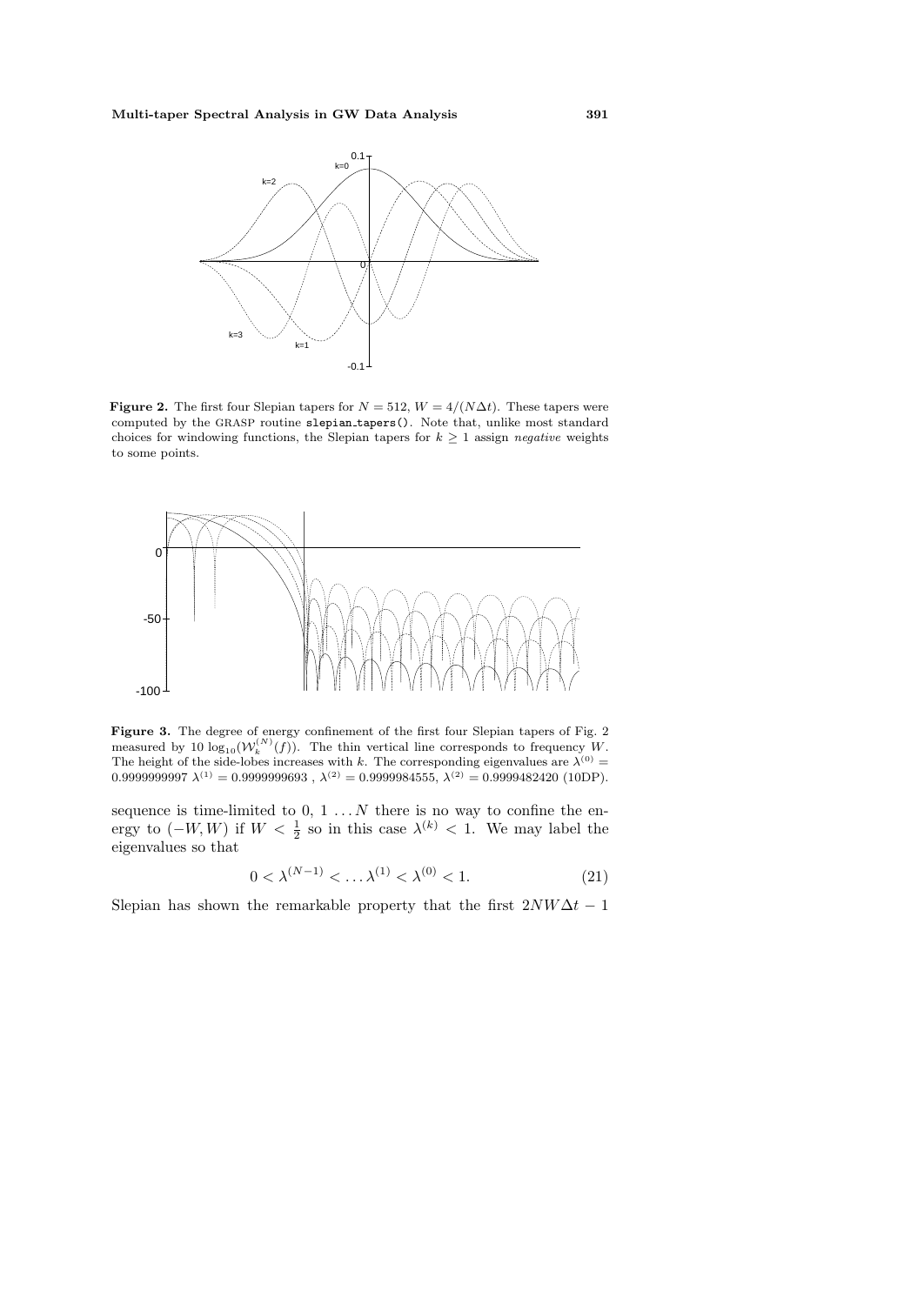eigenvalues are close to one and so provide excellent energy confinement while thereafter they fall rapidly to zero.

The sequence of Slepian tapers lead to a sequence of spectral estimators

$$
\hat{S}_k^{(N)}(f) \equiv \Delta t \left| \sum_{r=1}^N w_r^{(k)} X_r e^{-2\pi i f r \Delta t} \right|^2, \qquad (22)
$$

where according to the last paragraph we may expect only the first  $(2NW\Delta t - 1)$  estimators to be useful.

#### **2.5. Multi-taper methods**

As its name implies, multi-taper methods apply multiple tapers to the time series. In this way it is possible to achieve high resolution and accuracy. To be specific, one employs the first  $K$  Slepian tapers where  $K < (2NW\Delta t - 1)$  so that all the tapers have good energy confinement. The simplest multi-taper spectral estimator is then defined as

$$
\hat{S}_{\text{mt}}^{(N)}(f) \equiv \frac{1}{K} \sum_{k=1}^{K} \hat{S}_{k}^{(N)}(f). \tag{23}
$$

This is equivalent to using a kernel

$$
\mathcal{W}_{\rm mt}^{(N)}(f) = \frac{1}{K} \sum_{k=1}^{K} \mathcal{W}_k^{(N)}(f). \tag{24}
$$

(Alternative definitions are possible, for example, weighting each term inversely by the corresponding eigenvalue but these make little difference to the basic picture and we shall deal solely with this simplest definition; see Percival and Walden for a fuller discussion.)

As the tapers from which the different spectral estimators making up the sum in eq. (23) are orthogonal the terms in the sum are pairwise uncorrelated, that is, they provide independent spectral estimates. As a consequence the variance of  $\hat{S}_{mt}^{(N)}(f)$  is smaller than that of each term in the sum by a factor of order  $1/K$ . In fact, under reasonable assumptions  $S_k^{(N)}(f)$  is distributed like  $(S(f)/2)\chi_2^2$ , while  $\hat{S}_{\text{mt}}^{(N)}(f)$  will be distributed like  $(S(f)/2K)\chi_{2K}^2$ .

The advantage of the multi-taper estimate is seen most clearly with an example. We take a realisation of length  $N = 512$  from the AR(4) process

$$
X_r = 2.7607X_{r-1} - 3.8106X_{r-2} + 2.6535X_{r-3} - 0.9238X_{r-4} + N_r, (25)
$$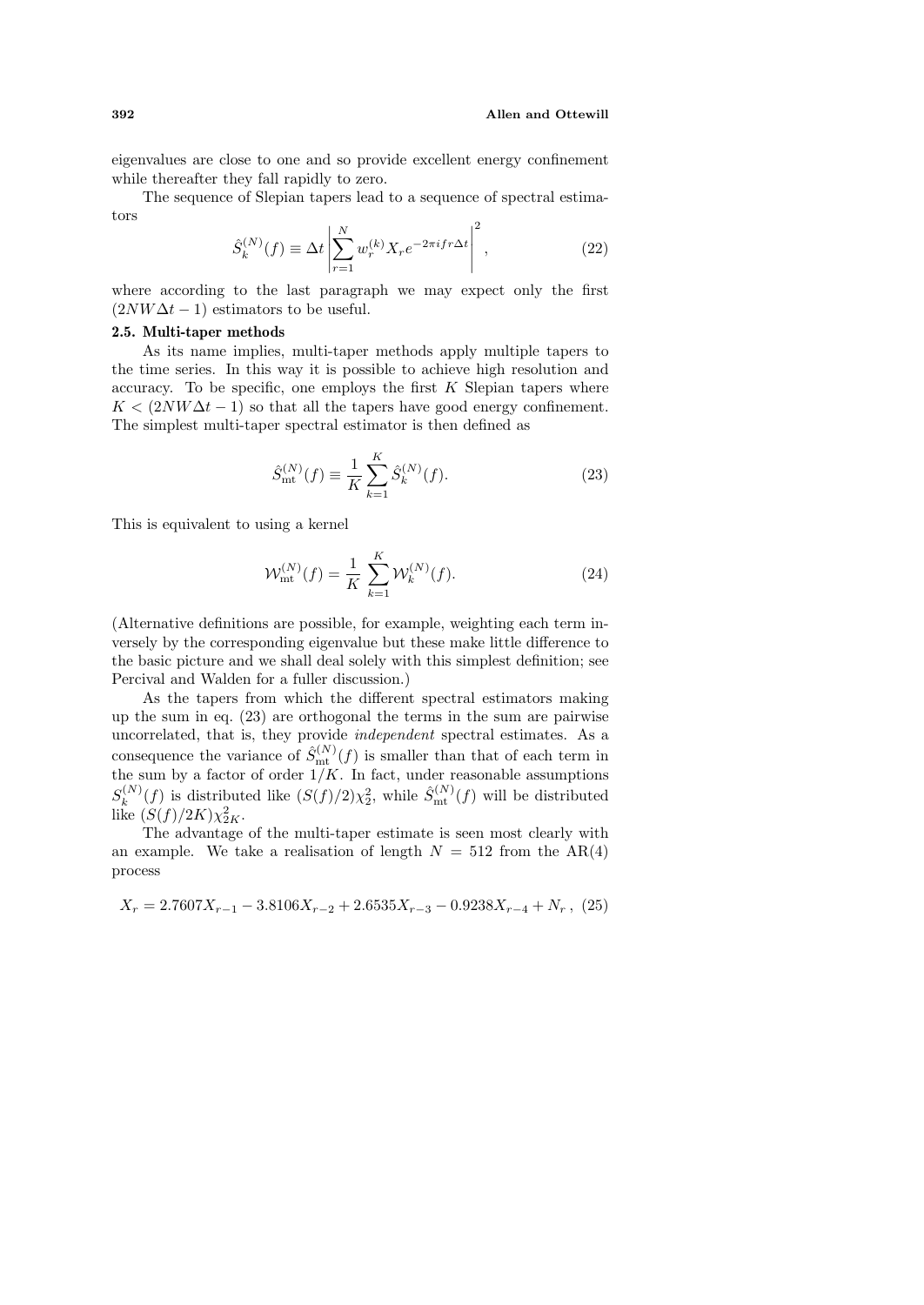

**Figure 4.** A graph of 10  $\log_{10}(W_{(mt)}^{(N)}(f))$  defined by eq. (24) with  $K = 4$ . The thin vertical line corresponds to frequency  $W$ .

where  $N_r$  is Gaussian white noise with zero mean and unit variance. The true spectrum is given by

$$
S(f) = 2/|1 - 2.7607e^{2\pi i f} + 3.8106e^{4\pi i f} - 2.6535e^{6\pi i f} + 0.9238e^{8\pi i f}|^2.
$$
 (26)

Figure 5 shows a graph of this spectrum together with estimates of it based on a realisation of it of length  $N = 512$ . Fig. 5(a) shows the severe bias in the periodogram spectral estimate at high frequency due to leakage. Fig. 5(b) shows the marked improvement in bias obtained by windowing the data with a single Slepian taper. Fig.  $5(c)$  shows the marked improvement in the variance in the spectral estimator obtained by multi-tapering.

Multi-taper spectral estimates are implemented in grasp by the program  $\text{multitaper\_spectrum}()$  which was used to generate Figs. 5(b) and (c).

# **3. HARMONIC ANALYSIS**

Multi-taper methods are also extremely well suited to determining the magnitude and location of line features in the spectrum. Suppose for simplicity that our signal consists of a pure harmonic of frequency  $f_0$  plus noise:

$$
X(t) = Ae^{i2\pi f_0 t} + N(t)m
$$
\n
$$
(27)
$$

where A is the complex amplitude of the line. As before we suppose that this signal is sampled at N discrete times at intervals  $\Delta t$ . The obvious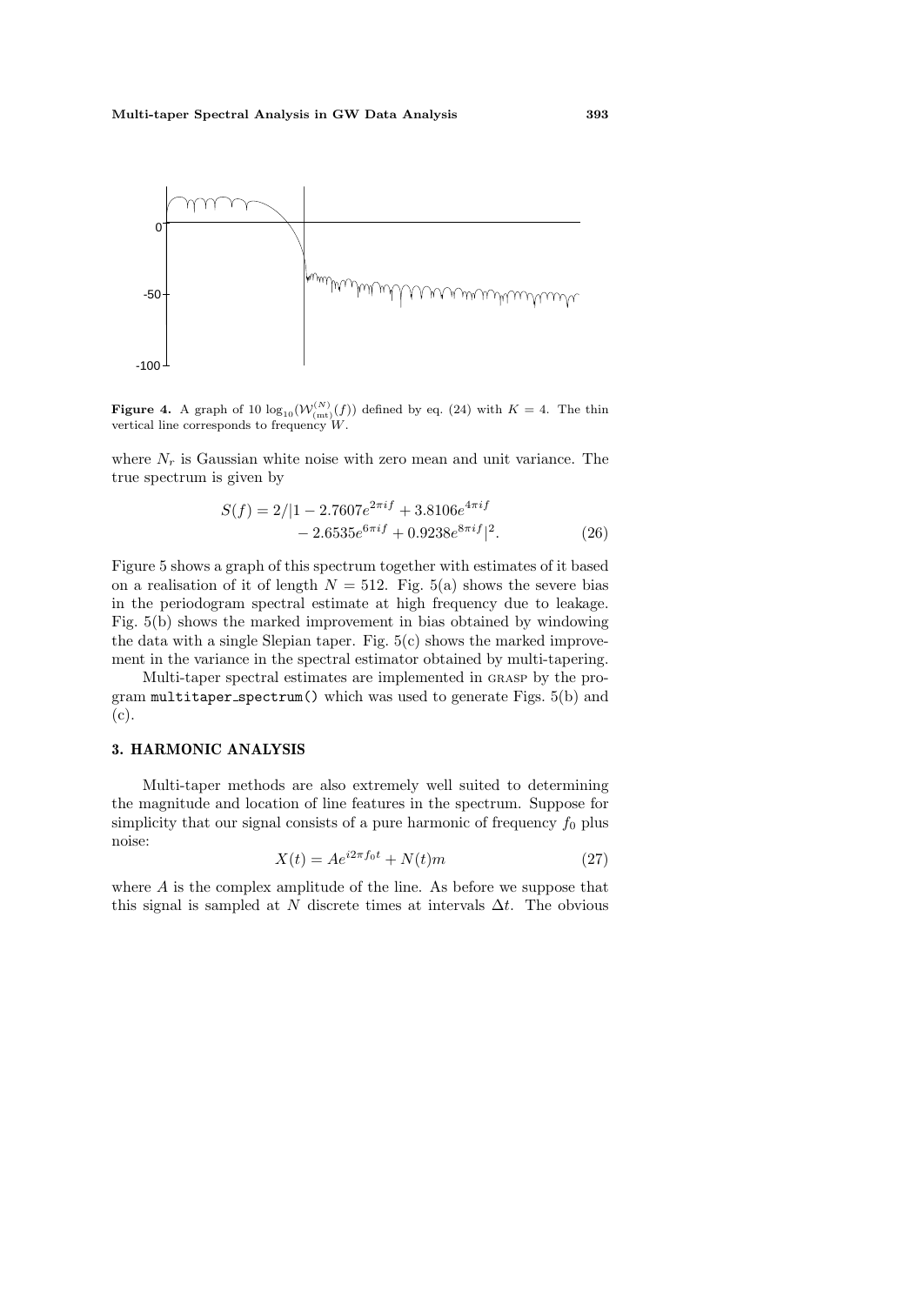

Figure 5. The spectrum of the AR(4) process defined by eq. (25) together with estimates of it based on a realisation of it of length  $N = 512$ . (a) shows the periodogram (b) the taper spectral estimator  $\hat{S}_0^{(512)}(f)$  based on a single Slepian taper, note the improvement in the bias at high frequency, and (c) the multi-taper spectral estimate based on  $K = 6$ , note the improvement in the variance at high frequency. The latter two were calculated using the GRASP routine multitaper spectrum().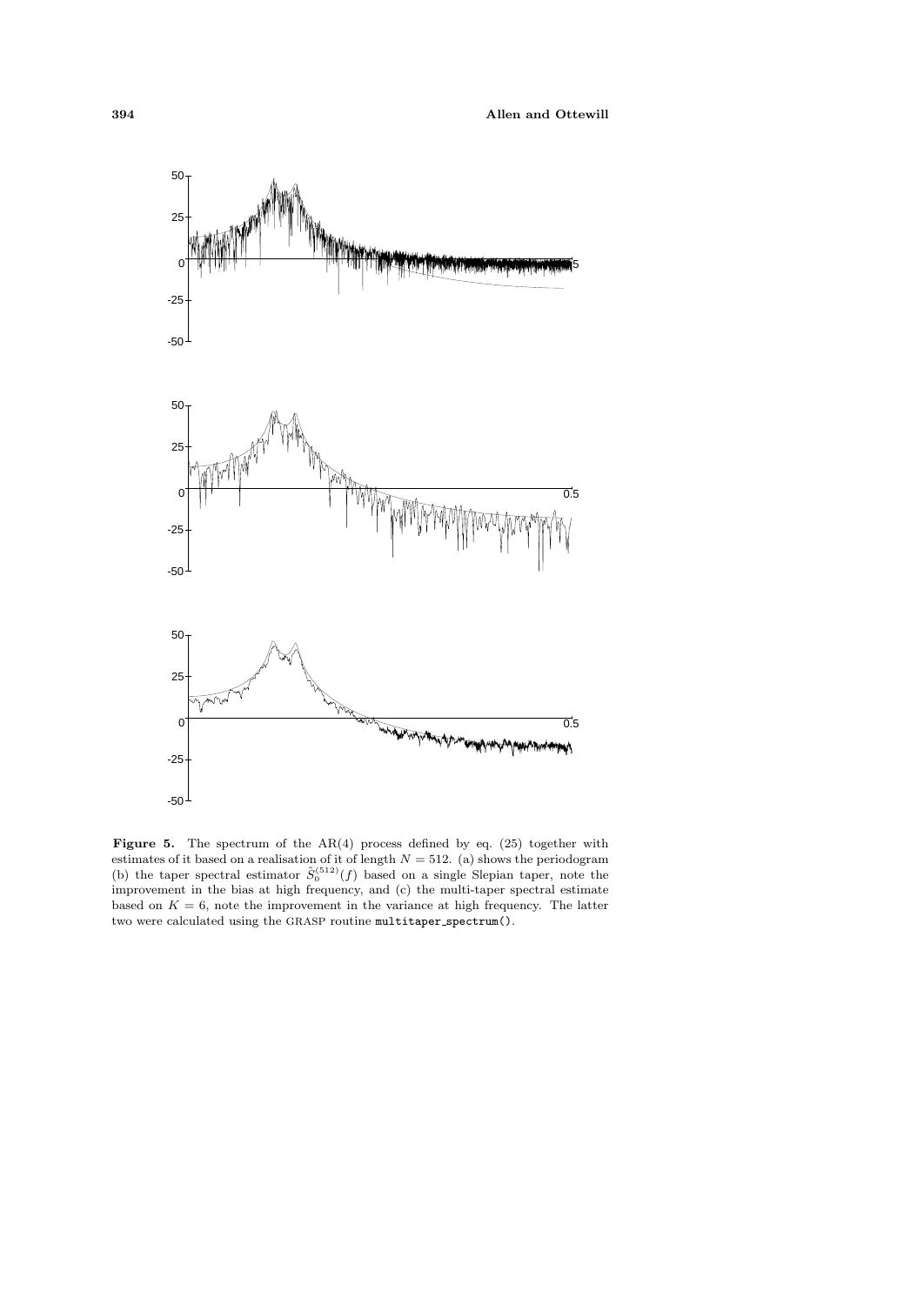#### **Multi-taper Spectral Analysis in GW Data Analysis 395**

way to estimate A from the sequence  $x_1, x_2, \ldots x_N$  is to minimise the spectral estimator of  $X(t) - \hat{A}e^{i2\pi f_0 t}$  at frequency  $f_0$ . Using a windowed periodogram we have

$$
\hat{S}_w^{(N)}(f_0) = \Delta t \left| \sum_{r=1}^N w_r (X_r - \hat{A}_w e^{i2\pi f_0 r \Delta t}) e^{-2\pi i f_0 r \Delta t} \right|^2 \tag{28}
$$

$$
= \Delta t |J(f_0) - \tilde{w}^{(N)}(0)\hat{A}_w|^2,
$$
\n(29)

where

$$
J(f) = \sum_{r=1}^{N} w_r X_r e^{-2\pi i f r \Delta t} \text{ and } \tilde{w}^{(N)}(0) = \sum_{r=1}^{N} w_r.
$$
 (30)

This is clearly minimised by taking

$$
\hat{A}_w = \frac{J(f_0)}{\tilde{w}^{(N)}(0)}.
$$
\n(31)

If we use the multi-taper spectral estimate and minimise

$$
\hat{S}_{\rm mt}^{(N)}(f_0) = \frac{\Delta t}{K} \sum_{k=1}^{K} |J_k(f_0) - \tilde{w}_k^{(N)}(0)\hat{A}_{\rm mt}|^2, \tag{32}
$$

we obtain

$$
\hat{A}_{\rm mt} = \frac{\sum_{k=1}^{K} \tilde{w}_k^{(N)}(0) J_k(f_0)}{\sum_{k=1}^{K} [w_k^{(N)}(0)]^2},
$$
\n(33)

with the obvious notation that  $J_k(f_0)$  refers to the quantities defined in eq. (30) for the kth Slepian taper. (Note that, in fact, for k odd the Slepian tapers are odd functions so that  $w_k^{(N)}(0) = 0$  for odd k.)

A principal advantage of this method is that the ratio of the variance of the spectrum with the estimated line removed to the estimated power in the line provides a concrete statistical test of whether the assumption of the existence of a line component is justified. To be specific

$$
F(f_0) = (K - 1) \frac{|\hat{A}_{\text{mt}}|^2}{\hat{S}_{\text{mt}}^{(N)}(f_0)},
$$
\n(34)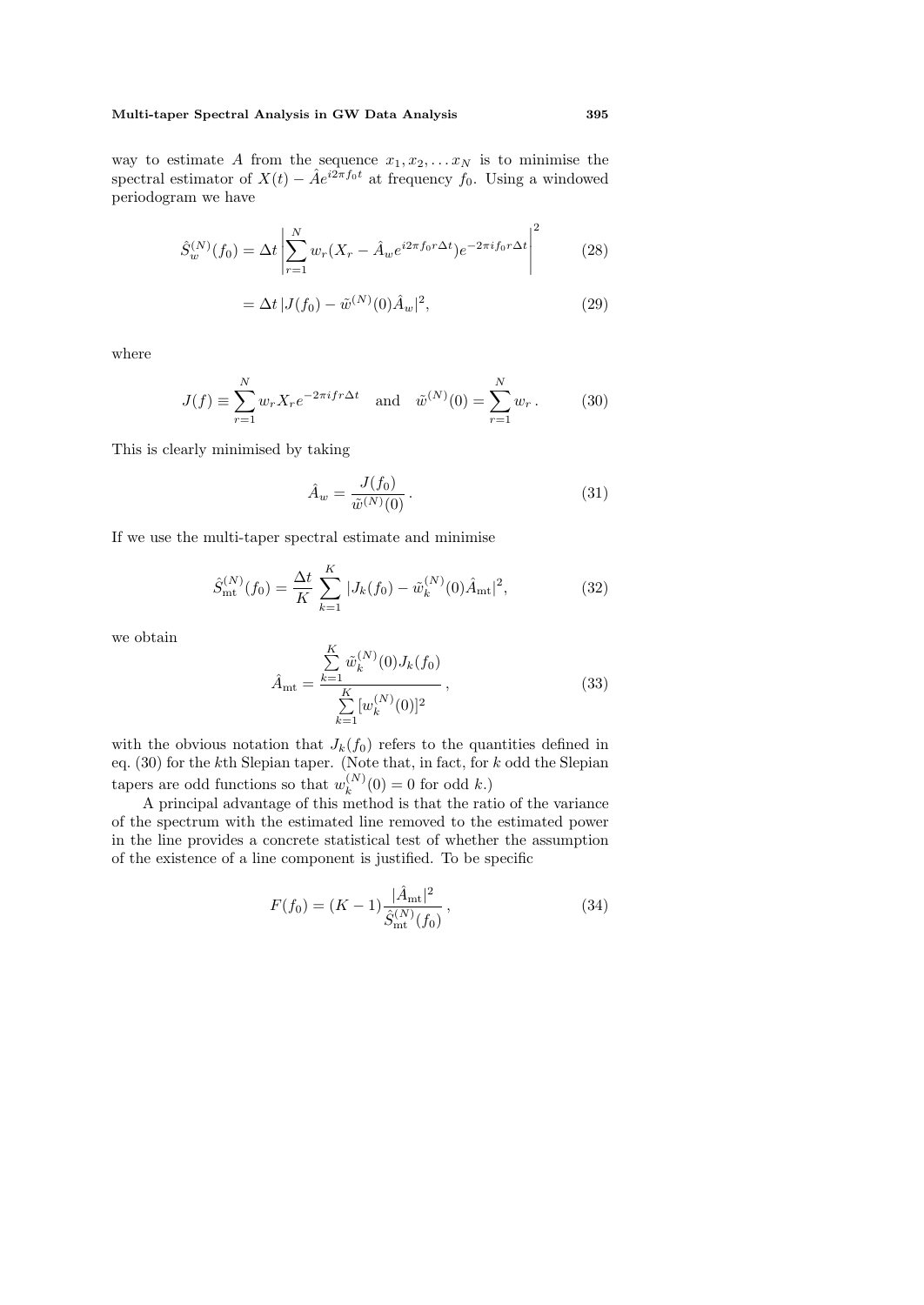#### **396 Allen and Ottewill**

where  $S_{\text{mt}}^{(N)}(f_0)$  is given by eq. (32), will have the *F*-distribution with 2 and  $2K-2$  degrees of freedom. To justify the assumption of a spectral line at frequency  $f_0$  this statistic should exceed, for example, the 99% point of the  $F_{2,2K-2}$  distribution.

If the F-test is significant, eq.  $(32)$  suggests [7] that we may reshape the spectrum in the region  $[f_0 - W, f_0 + W]$  to remove the effect of the line by defining

$$
\hat{S}_{\text{mt}}^{(N)}(f) = \frac{\Delta t}{K} \sum_{k=1}^{K} |J_k(f) - \tilde{w}_k^{(N)}(f - f_0)\hat{A}_{\text{mt}}|^2,
$$
\n
$$
f_0 - W < f < f_0 + W.
$$
\n(35)

Harmonic analysis is implemented within grasp by the program remove spectral lines(). This program tests every Fourier frequency for the presence of a line component and returns a list of the frequencies where spectral lines were found together with its amplitude and phase and the corresponding value of the F-test. It also returns the data set with the spectral lines subtracted (if desired) and provides both an 'initial' multitaper spectrum of the original data, and a 'final' multi-taper spectrum, after line removal.

As an illustration, in Figure 6 we apply remove spectral lines() to a realisation of length 512 of the time series

$$
X_r = \cos(2\pi(0.2)r) + 0.25\sin(2\pi(0.35)r) + N_r, \qquad (36)
$$

where  $N_r$  is Gaussian white noise with zero mean and unit variance. Taking  $W = 4/(N\Delta t)$  and  $K = 6$ , remove spectral lines () estimates the presence of two line features in the data:

line of amplitude 0.97 and phase 4.74 at freq 0.200024 (F-test value 136.30) line of amplitude 0.30 and phase 94.63 at freq 0.350134 (F-test value 26.67)

These F-test values correspond to  $F_{2,10}$  percentage points of  $6 \times 10^{-8}$ and  $1 \times 10^{-4}$  for the probability of such features in the spectrum on the basis of noise alone. Fig. 6 shows the multi-taper spectrum of the data and the reshaped spectrum after accounting for the presence of these estimated line features.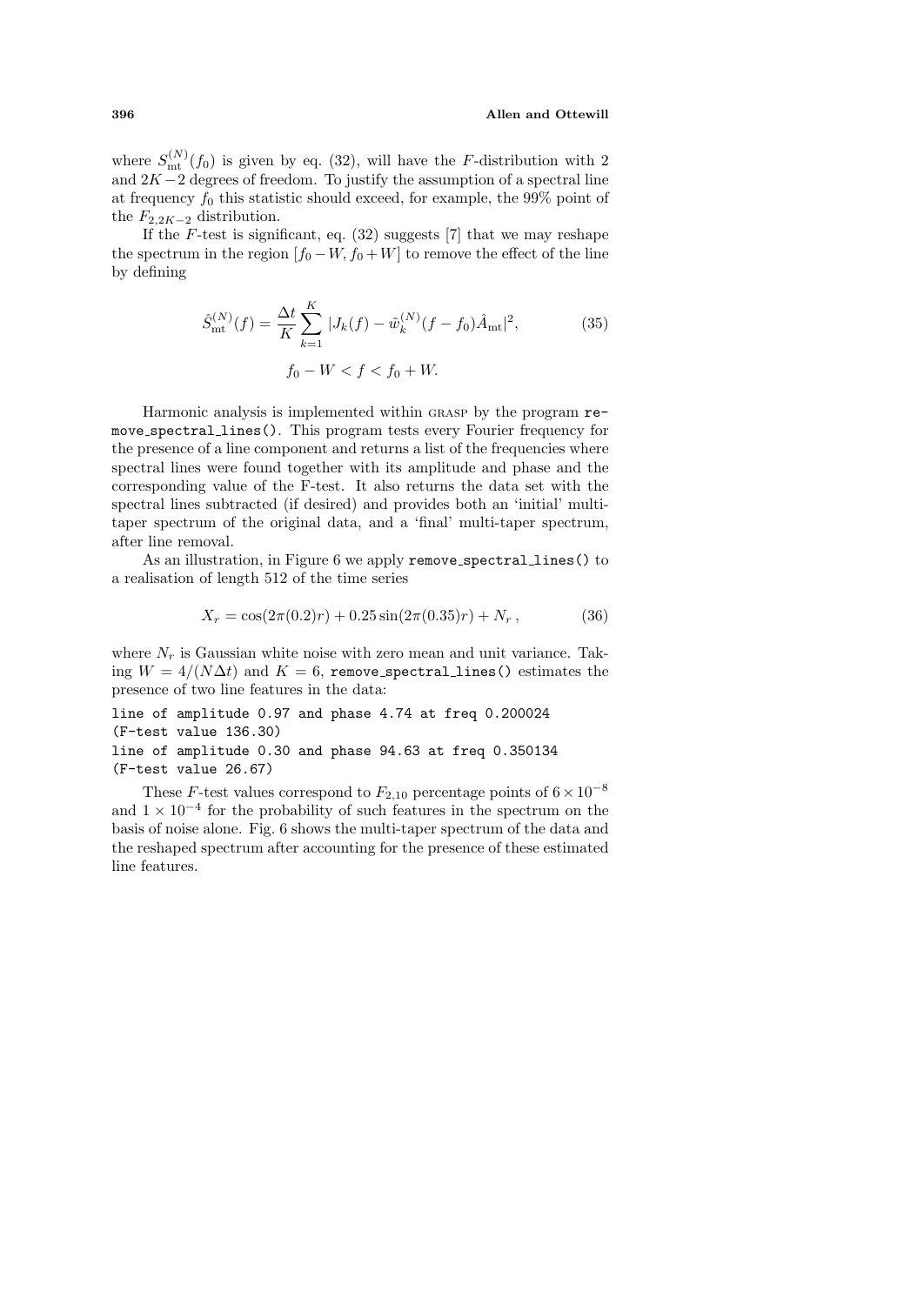

**Figure 6.** The multi-taper spectral estimate of the time series (36) and the reshaped spectrum (in bold) after the removal of the line features estimated in the data by remove spectral lines().

# **4. CONCLUSION**

We have endeavoured to give a simple presentation of multi-taper methods and suggest their usefulness for gravitational wave data analysis problems. For clarity we have presented simple models here to illustrate these methods. The analysis on these models was performed using the multi-taper methods contained the grasp (Gravitational Radiation Analysis and Simulation Package) software package [1]. For a detailed description of this package and examples of the application of these techniques to data from the Caltech 40m prototype interferometer see the grasp manual [1].

#### **REFERENCES**

- 1. Allen, B., et al. (1998). grasp: a data analysis package for gravitational wave detection version 1.8.3. Manual and package at: http://www.lsc-group.phys.uwm.edu/.
- 2. Blackman, R. B., and Tukey, J. W. (1958). The Measurement of Power Spectra (Dover, New York).
- 3. Kay, S. M. (1988). Modern Spectral Estimation Theory and Application (Prentice-Hall, New York).
- 4. Percival, D. B., and Walden, A. T. (1993). Spectral Analysis for Physical Applications – Multitaper and Conventional Univariate Techniques (Cambridge University Press, Cambridge).